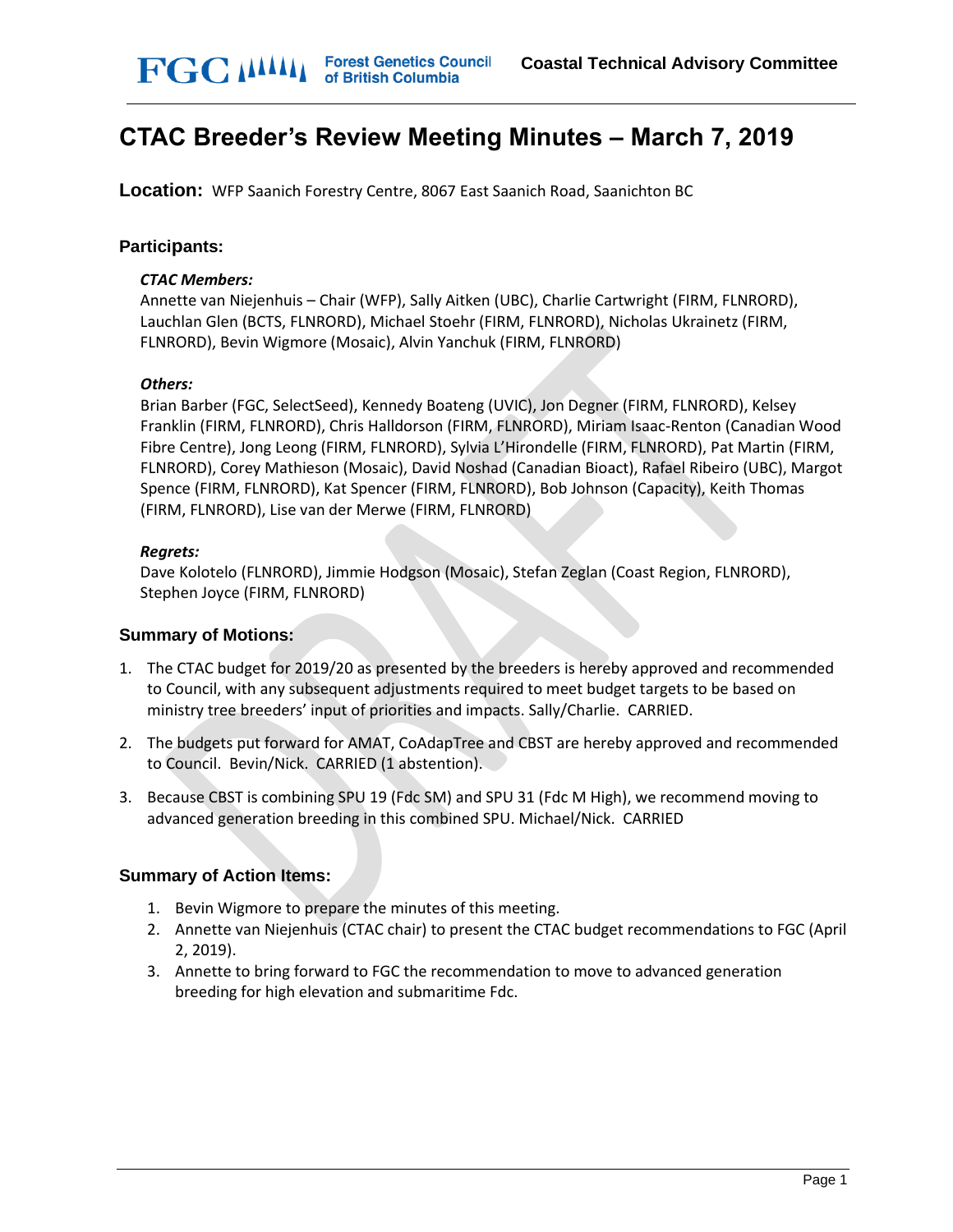## **1. Proceeding**

The CTAC business meeting was hosted by Western Forest Products. There being a quorum of members present, Annette van Niejenhuis called the meeting to order and welcomed members and guests at approx. 9:00 am. Bevin Wigmore volunteered to record minutes.

A minute of silence was held for our colleague and friend Dr. John Russell who sadly passed away on December 20, 2018. He was a core member of CTAC and it is our task as a group to make sure that we keep his work going forward.

## **2. Membership**

Lauchlan Glen is stepping down as BCTS rep and will be replaced by Kona Van Diest. The amalgamation of TimberWest's and Island Timberland's management services under Mosaic was noted. No other membership changes were made.

## **3. Agenda**

The agenda was circulated in advance (see Appendix). The Hardwoods report was switched to 11:00 am and the AMAT report switched to 1:15 pm.

## **4. White Pine Report and Budget**

Nicholas Ukrainetz presented the coastal white pine year report. In 2018 the breeding values for blister rust resistance (DSB) were entered in SPAR and seedlot DSB values were calculated – this is a big step forward in the program. DSG value represents % survival of trees planted through to rotation. Wild seed sources are estimated to have a DSG of 30%. New orchards should be able to reach a mean DSG of around 80% resistance.

Also in 2018, the causal agent of white pine mortality in several orchards was determined to be a water mold, most likely *Phytophthora cryptogea*. UBC and Harry Kope are working on identification and Koch's postulates, while Geoff Bradley has developed a management strategy. And finally in 2018, 28 MGR clones (12 ramets per clone) were grafted for future pollen orchards.

Future plans include maintenance, assessment and measurement of F1 progeny trials, and making forward selections when site infection rates exceed 75%.

| <b>Details</b>              | <b>Activity #</b> | <b>Description</b>       | <b>KPI</b> | <b>Funds</b>         |
|-----------------------------|-------------------|--------------------------|------------|----------------------|
| Series 5 Assessment         | 234               | Assessed progeny sites   |            | 4,500                |
| Series 3 15-yr Assessment   | 233               | Maintained progeny sites |            | \$13,000             |
| <b>CLRS Station Support</b> | 221               | Maintain arboreta        |            | $\frac{1}{2}$ 12,500 |
| <b>Total</b>                |                   |                          |            | \$26,000             |

#### Budget for 2019/2020 Coastal White Pine: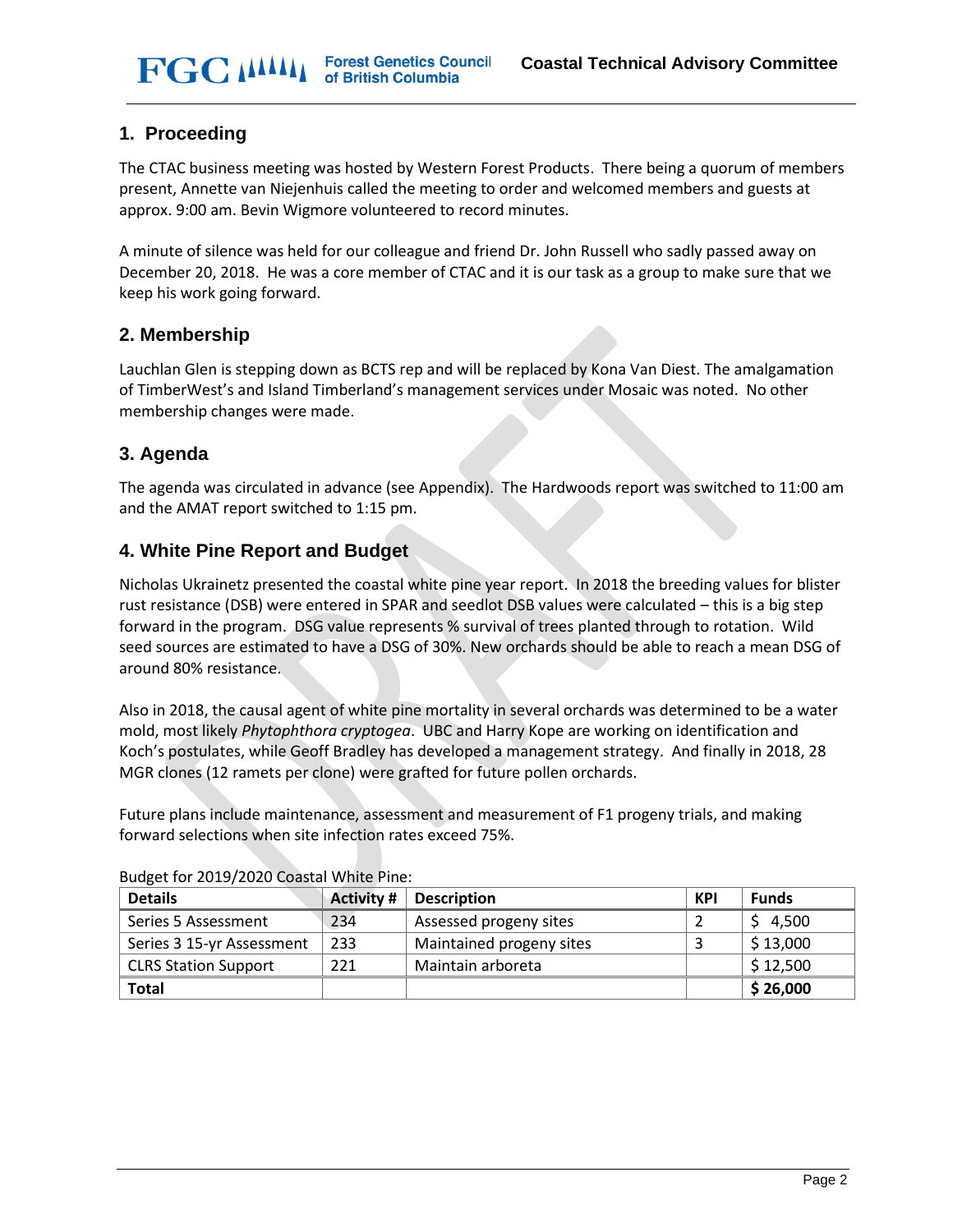## **5. Western Redcedar Report and Budget**

Lise van der Merwe presented the Western Redcedar report. It is difficult without John – the program is still going but some items are delayed. Alvin Yanchuk is now the User Project Leader for the CeDAR GAPP project. Marie Vance has taken over the Interior Cw program.

Work planned for 2019/2020 includes

- Finish Cw breeding manual
- Complete Px series 7 16-year measurements at seven sites
- Establish second half of last set of clonal trials for CLB/Growth/Deer browse
- GAPP work finish outstanding phenotyping of heartwood cores from clonebank parents and foliar chemistry from self lines
- Finish outstanding analysis of
	- o Data from David Noshad's CLB inoculation work
	- o Px series 4,5 and 6 15-year BV's
	- o Data to confirm validity of Cw overrides in CBST (Degner, O'Neill)
- Final year of GAPP and UPP trial maintenance and measurements
- Present results of deer browse data analysis

Budget needs 2019/2020 Cw Maritime Low SPU#2:

| <b>Activity</b>                             | <b>Volume Growth</b> | <b>Forest Health</b> |
|---------------------------------------------|----------------------|----------------------|
| <b>Breeding</b>                             | \$21,000             | \$21,000             |
| Establishment (x2 fenced trials)            | \$21,000             | \$21,000             |
| Maintain and Measurement Px series 7        | \$65,000             | \$5,000              |
| Contribution to David Noshad pathology work |                      | \$34,000             |
| <b>GAPP Phenotyping</b>                     | \$18,000             | \$2,000              |
| Clonebank maintenance                       | \$7,000              | \$7,000              |
| Materials and supplies                      | \$5,000              |                      |
| Nursery support                             | \$30,000             | \$30,000             |
| Technician support                          | \$25,000             |                      |
| Travel                                      | \$8,000              | \$2,000              |
| <b>Total</b>                                | \$200,000            | \$122,000            |

Budget needs 2019/2020 Cw Submaritime Low SPU#27:

| <b>Activity</b>                           | <b>Volume Growth</b> | <b>Forest Health</b> |
|-------------------------------------------|----------------------|----------------------|
| Maintain and Measurement Px 7 – two sites | \$ 8.000             | \$8,000              |
| <b>Total</b>                              | \$ 8,000             | \$8,000              |

Budget needs 2019/2020 Cw Maritime High SPU#33:

| <b>Activity</b>                            | <b>Volume Growth</b> | <b>Forest Health</b> |
|--------------------------------------------|----------------------|----------------------|
| Maintain and Measurement $Px$ 7 – one site | \$8,000              | \$8,000              |
| and 1 remaining Px series 5 site           |                      |                      |
| Total                                      | \$8,000              | \$8,000              |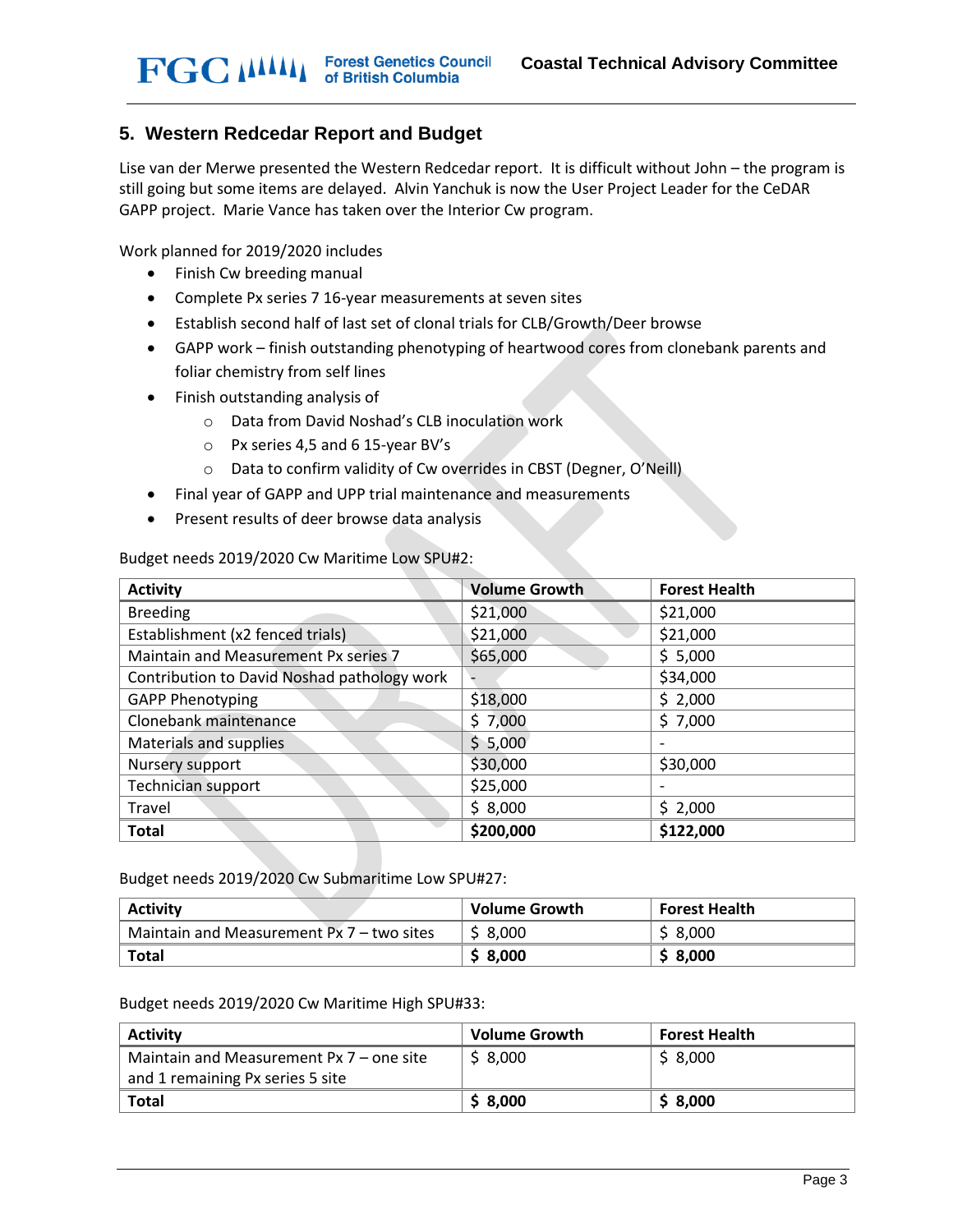Overall total for western redcedar \$354,000

#### **6. Yellow Cypress Report and Budget**

Lise van der Merwe presented the yellow cypress update. In 2018 continued phasing out of the production orchard at CLRS and transferring it to Puckle Road, did clonebank maintenance, set cuttings for hedge at Skimikin and set cuttings for operational requests for 250,000 trees.

Work planned for 2019/2020 includes

- Analyze initial scoring for Skimikin and transfer the clones
- Maintain/measure 2 of the 10 Yc provenance trials, Jordan High and Jordan Low
- Graft/replacements for clonebank

| <b>Activity</b>                         | <b>Volume Growth</b> | <b>Forest Health</b> |
|-----------------------------------------|----------------------|----------------------|
| Maintain and Measurement 2 prov. Trials | \$25,000             | -                    |
| Clonebank maintenance                   | 8,000                | ۰                    |
| Materials and supplies                  | 1,000                |                      |
| Nursery support                         | 8,000                |                      |
| Travel                                  | 2,000                |                      |
| <b>Total</b>                            | \$44,000             |                      |

#### Budget for 2019/2020 Yellow Cypress:

### **7. Sitka spruce Report and Budget**

Lise van der Merwe presented the Sitka Spruce report. With continued support from Charlie and John King, in 2018 completed the F1 series 3 measurements. All F1 trials will have 10-year data by March 2019. Measurements of augmentation trials in progress.

Work planned for 2019/2020 includes calculating BV's for weevil resistance and growth, and clonebank maintenance.

| <b>Activity</b>                 | <b>Volume Growth</b> | <b>Forest Health</b> |
|---------------------------------|----------------------|----------------------|
| Analysis of F1 series of trials | 8,000                |                      |
| Clonebank maintenance           | 8,000                |                      |
| Materials and supplies          | 1,000                | -                    |
| Nursery support                 | 8,000                | -                    |
| <b>Total</b>                    | \$25,000             | -                    |

Budget for 2019/2020 Sitka Spruce Maritime Low:

### **8. Hardwoods Report and Budget**

Alvin Yanchuk presented the hardwoods report. Phase III Red alder trials have been planted out in 2 test series; Series 1 are provenance trials for genecology information and series 2 are family trials to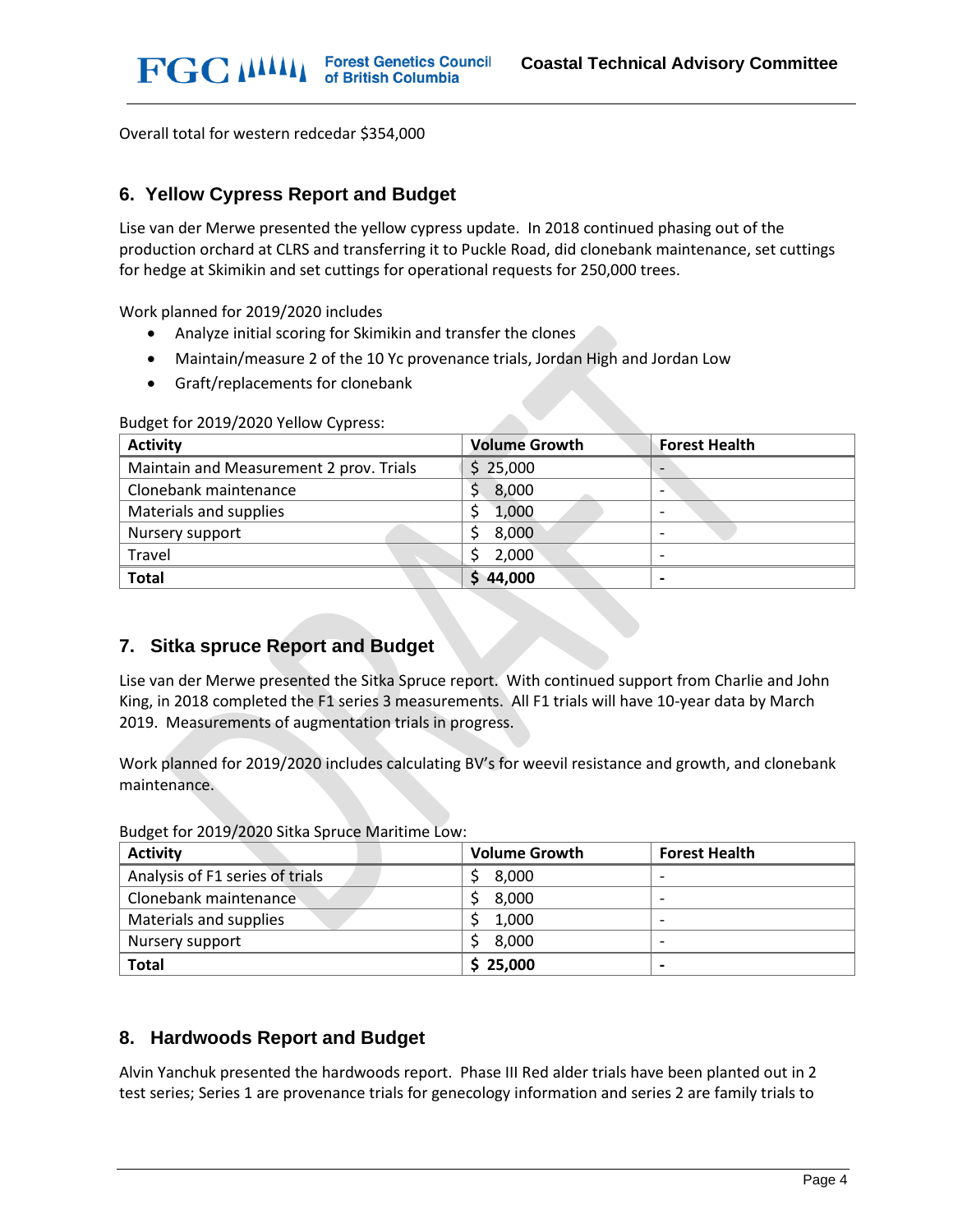develop a new breeding population. Age 3 measurements have been done, still working on data. Future plans are to:

- wait for the 6-7 year data (~2021)
- Adjust CBST rules for red alder in 2022.
- Make initial backward and forward selections on series 2 (~2022)
- New seed orchard and clonebank (~2023)
- See what's eating the Phase II trees at Bowser.

#### Budget for 2019/2020 Red Alder:

**FGC MMI** 

| <b>Activity</b>             |               |           |
|-----------------------------|---------------|-----------|
| Maintenance                 | 8 sites       | \$40,000  |
| Travel/materials            | Visit 4 sties | 4,000     |
| <b>CLRS</b> station support |               | \$13,000  |
| <b>Total</b>                |               | \$ 57,000 |

All 3 Bigleaf maple sites were measured this winter (age 11), and scion was collected at Powell River site. For 2019/20, full spatial analysis will be completed and 80-90 selections made, sites will be brushed and scion collected from the other two sites with grafting to be done at CLRS.

#### Budget for 2019/2020 Bigleaf Maple:

| <b>Activity</b>      |                             |          |
|----------------------|-----------------------------|----------|
| Maintenance          | Fence removal 3 sites       | \$18,000 |
| Travel/materials     | Travel for scion collection | 4,000    |
| CLRS station support | Grafting                    | \$10,000 |
| <b>Total</b>         |                             | \$32,000 |

No funds requested for Black Cottonwood.

### **9. CoAdapTree**

Sally Aitken presented an update of the CoAdapTree genomics research project focusing on progress to date with Douglas-fir climate adaptation and Swiss Needle Cast activities. Interesting results of an activity to measure public views about reforestation strategies were also presented.

Plans for FGC-supported activities in 2019/20 FGC include:

Douglas-fir (Rafael Candido Ribeiro)

- Complete Douglas-fir raised bed common garden
- Analyze all Douglas-fir traits
- Complete sequencing of population pools and case control pools to identify candidate genes for climate adaptation and disease resistance
- Maintain and phenotype validation experiments (FS families)

Western larch (Beth Roskilly)

• Establish common gardens for cold and drought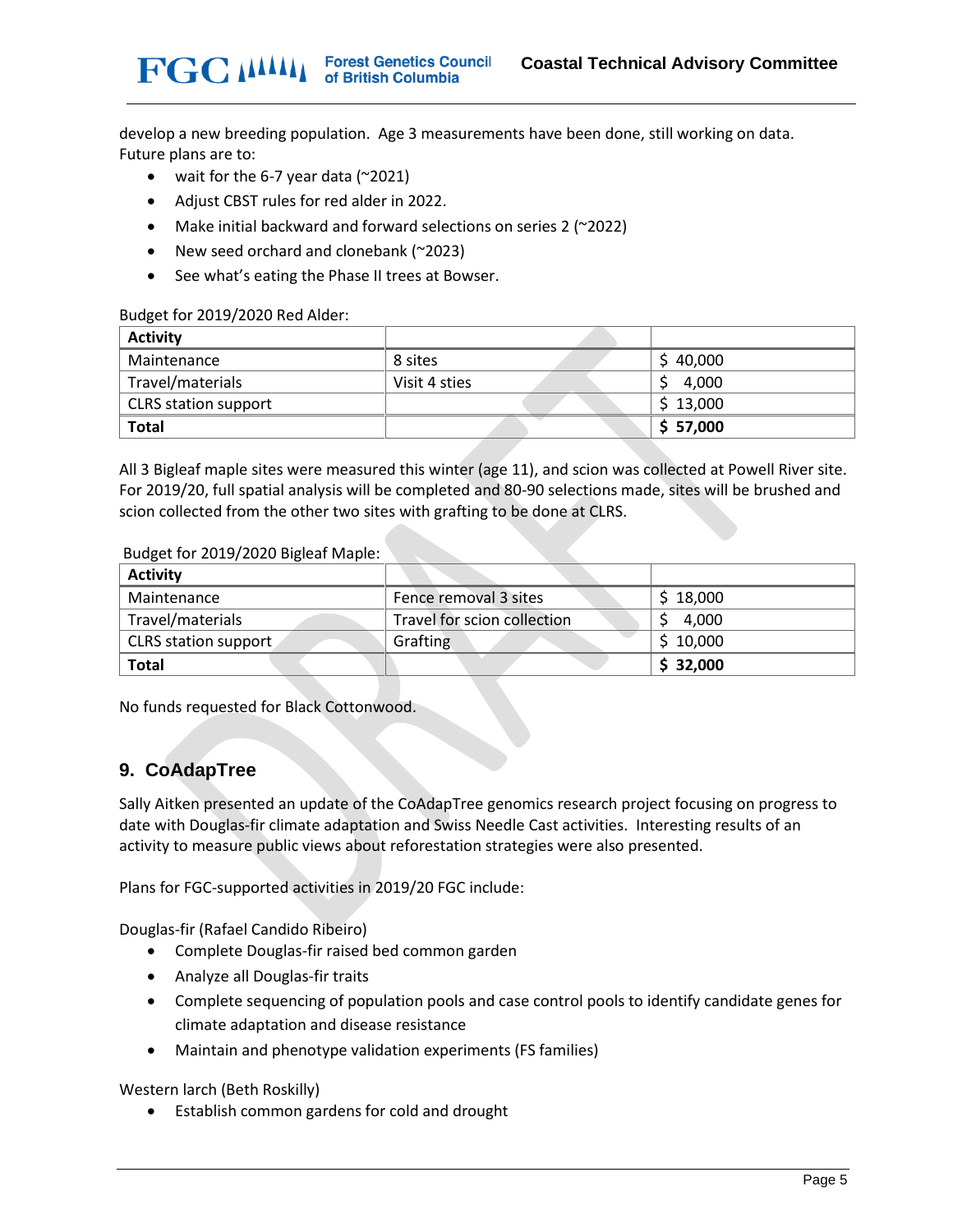• Sequence and analyze genomic data for population pools for patterns of local adaptation and candidate genes

CoAdapTree funding request for 2019/20:

| <b>Item</b>                                                |             |
|------------------------------------------------------------|-------------|
| PhD student 1 - Douglas-fir adaptation                     | \$<br>5,000 |
| PhD student 2 - Western larch adaptation                   | \$<br>5,000 |
| Summer student - supplement to NSERC Summer Research Award | \$<br>4,900 |
| Greenhouse rental                                          | \$<br>1,680 |
| Greenhouse and lab phenotyping supplies                    | \$<br>2,000 |
| Technician                                                 | \$17,420    |
| DNA lab supplies                                           | Ś<br>4,000  |
|                                                            |             |
| Subtotal                                                   | \$40,000    |
| UBC Overhead 25%                                           | \$10,000    |
|                                                            |             |
| <b>Total</b>                                               | \$50,000    |

## **10. CBST Policy and Implementation Report and Budget**

Margot Spence presented the CBST Project report. The Chief Forest Standards for Seed Use were amended in 2018 to include CBST, and 58% of 2019 sowing requests were made under CBST. Other key accomplishments include impact and gap assessments and tools, SPAR functionality, considerable extension projects, CBST report distribution, and continued work on GIS analysis, SPAR help screens, and coordination with CCISS.

Key plans for 2019/20 include continued work on mitigating impacts and gaps, advance SPAR and RESULTS capacity for CBST, continue GIS analysis and tool development, establish CBST monitoring and reporting framework, finalize CBST policy report, validate and test CBST science foundation baseline data updates in SPAR and the CBST tool, update the CFSFSU again for April 2020, and complete a series of CBST information notes.

| <b>Activity</b>                                                         |          |
|-------------------------------------------------------------------------|----------|
| Project management (last year of contract)                              | \$10,000 |
| GIS Analysis and Tools (new contract)                                   | \$25,000 |
| Completion of SPAR HELP functions and tutorials (last year of contract) | \$10,000 |
| Extension, Communications (added at request of ITAC)                    | 5,000    |
| <b>Total</b>                                                            | \$50,000 |

Budget for 2019/20 CBST Project: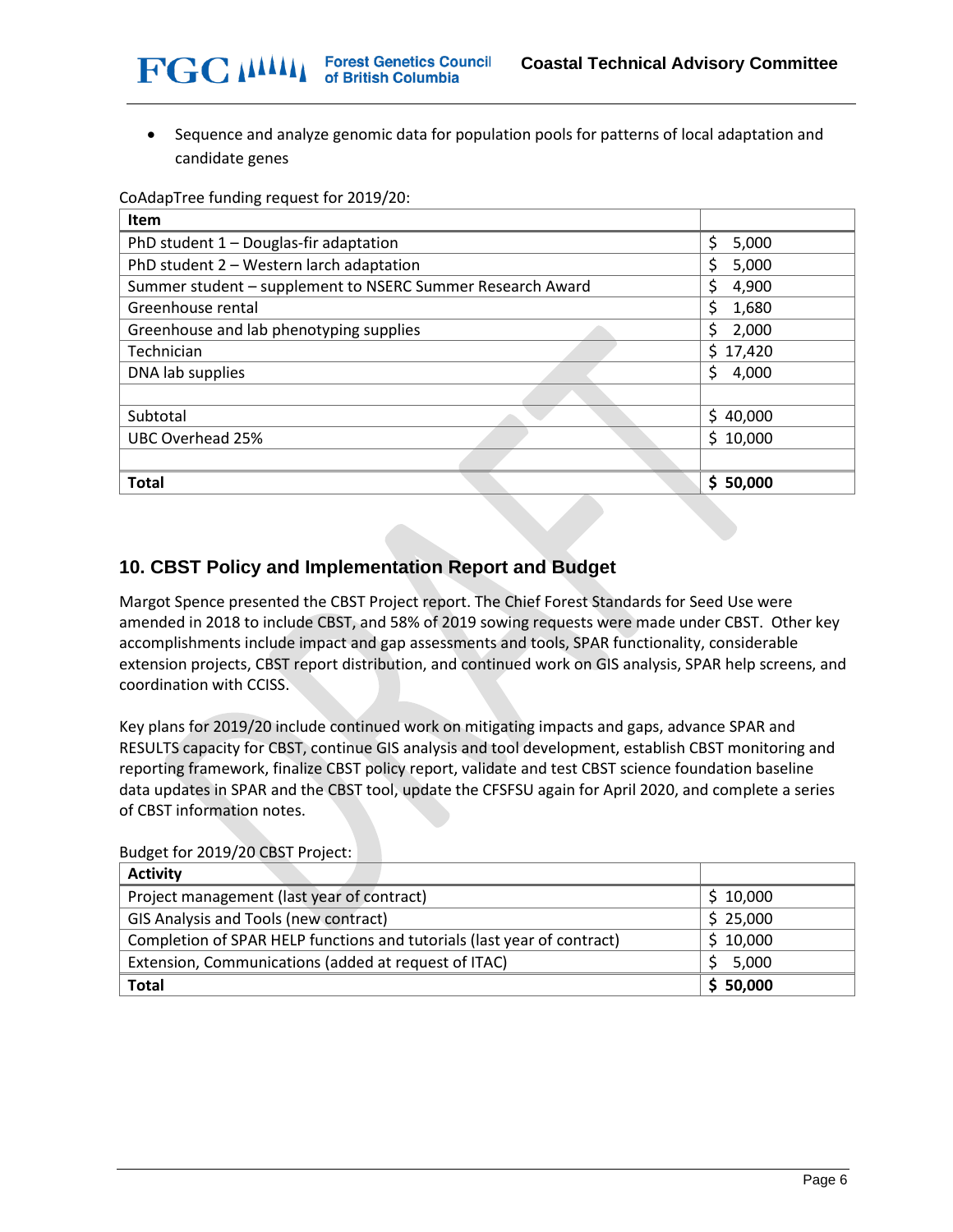## **11. Discussion Paper: Managing Changes to Orchard Location, Size and Composition**

Pat Martin presented the Discussion Paper (Appendix 2). The general idea is to clarify and formalize the approval and dispute resolution processes associated with changes to orchards, including size, composition and location. How would this idea be implemented, and what criteria would be applied? Various mechanisms and examples of implementation are presented in the paper. Verbal feedback was offered. Concern was expressed about fettering private orchards in their ability to adjust orchard size in response to CBST and changes in seed demand. Existing policy mechanisms, such as the Chief Foresters Standards for Seed Use, could be used to address orchard parent composition and changes under CBST.

Pat Martin is looking for additional input. Please send your thoughts, comments and ideas.

[Pat.martin@gov.bc.ca](mailto:Pat.martin@gov.bc.ca) 778-974-2952

# **12. AMAT Report and Budget**

Michael Stoehr presented the AMAT report and budget on behalf of Greg O'Neill. The Sx genecology and AMAT test sites continue to inform CBST. Greg is participating in a Multiple Seedlot – Genetic Diversification study to examine opportunities for using multiple, differently-adapted seedlots as a bethedging strategy to buffer extreme climate events. Also ongoing is an extreme climate event study.

No budget was presented here; the budget presented at ITAC was \$148,000.

## **13. Western Hemlock Report and Budget**

Charlie Cartwright preceded the western hemlock report with a presentation on the whitebark pine genetic conservation research project.

Charlie noted that orchard GVO for low elevation hemlock can be raised by ~5% with new selections in existing orchards, to above GVO+22. Work planned for 2019/2020 includes clonebank maintenance for both low and high elevation hemlock, and brushing and measurements of low elevation sites for improved GVO and CBST information.

| <b>Activity</b>                   | Growth      | <b>Resilience/CBST</b>       | <b>Total</b> |
|-----------------------------------|-------------|------------------------------|--------------|
| <b>Breeding</b>                   | 5,000       | $\overline{\phantom{a}}$     | 5,000<br>Ś   |
| Brushing - 3 provenance sites     | \$12,000    | 8,000<br>\$                  | \$20,000     |
| Measurements - 2 provenance sites | \$12,000    | \$12,000                     | 24,000<br>Ś. |
| Clonebank                         | 2,000       |                              | 2,000        |
| Materials/Supplies                | 2,000<br>\$ | $\overline{\phantom{a}}$     | 2,000        |
| <b>Technical Support</b>          |             |                              |              |
| Technician                        | \$<br>1,000 |                              | Ś<br>1,000   |
| Nursery workers                   | \$<br>5,000 | $\qquad \qquad \blacksquare$ | 5,000        |
| Travel                            | 3,000       | Ś<br>2,000                   | 5,000        |
| <b>Total</b>                      | 42,000      | \$22,000                     | 64,000<br>S  |

Budget for 2019/2020 Western hemlock SPU 3 (Maritime Low):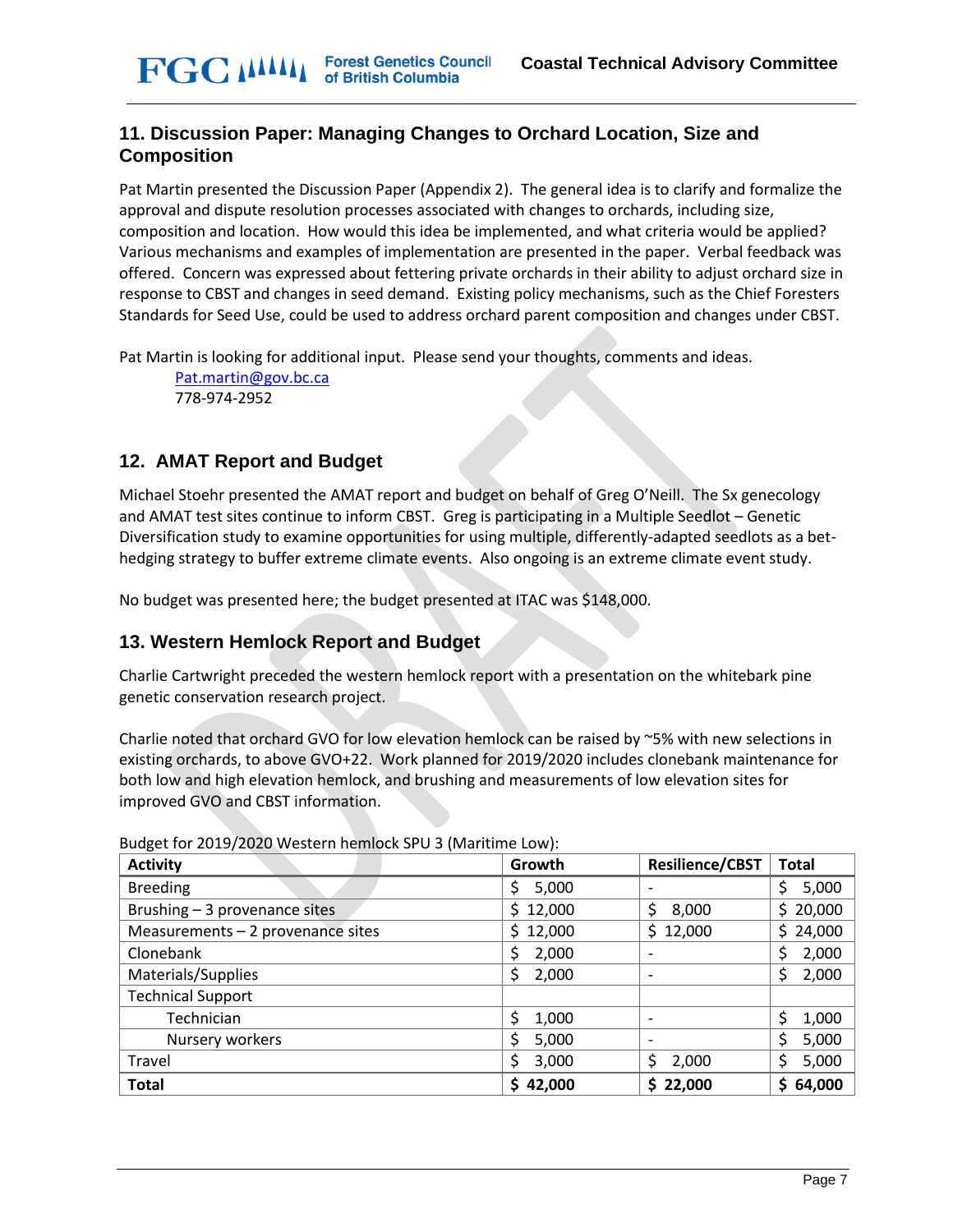Also required \$2,000 for clonebank maintenance for Hw SPU 24 (Maritime High) for a total of \$66,000 for Western hemlock.

## **14. True Firs Report and Budget**

**FGC MMI** 

Charlie presented the report and budget for the true firs. The project plans are mostly to get data for CBST. For Amabilis fir, there are 16 test sites but only 2 or 3 will be maintained and measured. Three subalpine fir provenance sites will also be maintained and measured. There is some provenance variation with subalpine fir that can't be explained clinally, so there is an opportunity to select B+ provenances. A 20-year-old provenance trial at Cobble Hill could be rogued and used as on orchard. Also the Ritland lab is doing a systematic study to determine subspecies of subalpine fir.

|  |  | Budget for 2019/2020 for Amabilis fir: |
|--|--|----------------------------------------|
|--|--|----------------------------------------|

| <b>Activity</b>                    | Growth/Health                | <b>Resilience/CBST</b> | <b>Total</b> |
|------------------------------------|------------------------------|------------------------|--------------|
| Maintenance $-2$ provenance sites  | $\qquad \qquad \blacksquare$ | 7,500                  | 7,500        |
| Measurements $-2$ provenance sites |                              | \$11,000               | 11,000<br>Ś  |
| Materials/Supplies                 |                              | 500<br>S               | 500          |
| <b>Technical Support</b>           |                              |                        |              |
| Nursery workers                    | $\overline{\phantom{0}}$     | 2,000                  | 2,000        |
| Travel                             | $\overline{\phantom{0}}$     | 1,000                  | 1,000        |
| <b>Total</b>                       |                              | \$22,000               | 22,000       |

Budget for 2019/2020 for Subalpine fir – Interior:

| <b>Activity</b>                       | Growth/Health | <b>Resilience/CBST</b> | <b>Total</b> |
|---------------------------------------|---------------|------------------------|--------------|
| Maintenance - 3 provenance sites      |               | 8,000                  | 8,000        |
| Measurements $-3$ provenance sites    |               | \$14,500               | 14,500<br>S  |
| Materials/Supplies                    |               | 500                    | 500          |
| <b>Technical Support</b>              |               |                        |              |
| Nursery workers                       |               | 3,000                  | 3,000        |
| Technical support - Systematics study |               | \$22,000               | 22,000<br>S  |
| <b>Total</b>                          |               | \$48,000               | 48,000       |

Budget for 2019/2020 for Grand fir and Noble fir:

| <b>Activity</b>                   | Growth/Health            | <b>Resilience/CBST</b> | <b>Total</b> |  |  |
|-----------------------------------|--------------------------|------------------------|--------------|--|--|
| Maintenance $-3$ provenance sites |                          | 2.000                  | 2,000        |  |  |
| Clonebank                         | $\overline{\phantom{0}}$ | 1.000                  | 1,000        |  |  |
| Travel                            |                          | 1,000                  | 1,000        |  |  |
| <b>Total</b>                      |                          | 4,000                  | 4,000        |  |  |

## **15. Douglas-fir Report and Budget**

Michael Stoehr presented the Coastal Douglas-fir report and budget. One interesting project initiated in 2018 is a drought resistance study using cores and resistograph data in cooperation with CFS and FPInnovations. If resistograph data can be correlated with cores it could be a huge cost savings in screening parents for drought resistance. Also in 2018 three progeny sites were evaluated for SNC using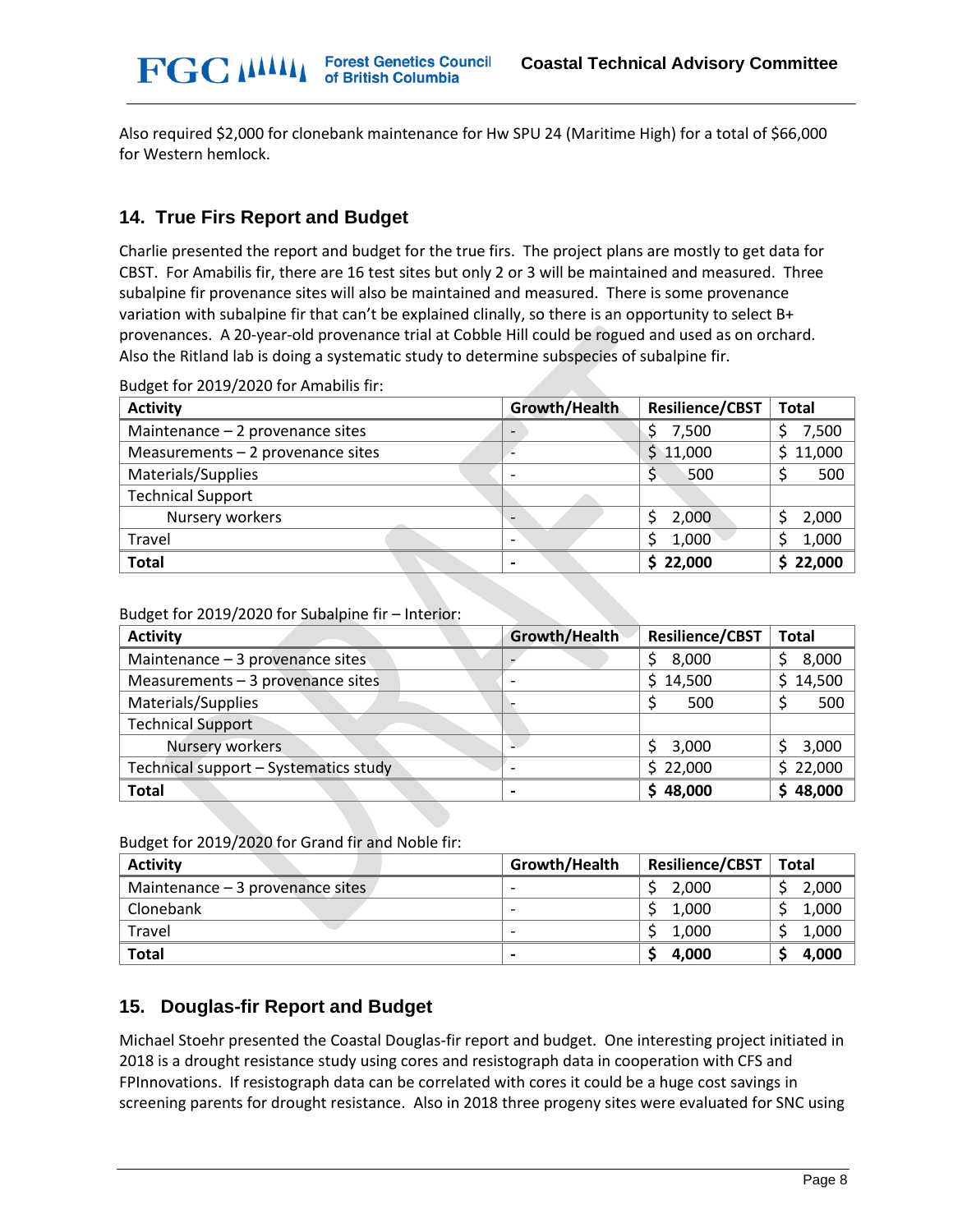needle retention, stomatal occlusion and overall vigour. GCA families at Jordan River were assigned an SNC infection score. Finally 3 new 4<sup>th</sup> generation test sites were established.

Work planned for 2019/2020 includes:

**FGC MMI** 

- One more  $4<sup>th</sup>$  gen test site to be established (in the interior).
- Measure series 4, new BV's next January
- Brushing, fence removal
- SNC continue David Noshad's contract and support for Juergen Ehlting's portion of CoAdapTree
- Continue drought resistance work (half paid for by FPI)
- Wood quality work using the same cores as the drought resistance project

**Forest Genetics Council<br>of British Columbia** 

• Propose combining SPU 19 and 31 and crossing between them.

Budget for 2019/2020 Coastal Douglas-fir:

| <b>Activity</b>           | <b>Volume Growth</b> | <b>Forest Health</b> | <b>Total</b> |
|---------------------------|----------------------|----------------------|--------------|
| <b>Breeding</b>           | \$<br>1,000          | \$<br>1,000          | \$<br>2,000  |
| Selections                | \$<br>1,000          | \$<br>1,000          | \$<br>2,000  |
| Establishment (1)         | \$<br>2,500          | \$<br>2,500          | \$<br>5,000  |
| Maintenance               |                      |                      |              |
| <b>Brushing</b>           | \$<br>3,000          | \$<br>2,000          | \$<br>5,000  |
| Fence removal             | \$<br>5,000          | \$<br>5,000          | \$<br>10,000 |
| Measurements              | \$<br>15,000         | \$<br>5,000          | \$<br>20,000 |
| <b>SNC</b>                |                      |                      |              |
| Contract                  |                      | \$.<br>34,000        | Ś.<br>34,000 |
| <b>UVIC</b>               |                      | \$.<br>10,000        | \$<br>10,000 |
| <b>Drought Resistance</b> | \$<br>4,000          | \$<br>4,000          | \$<br>8,000  |
| Materials/Supplies        | \$<br>4,000          | -                    | \$<br>4,000  |
| <b>Wood Quality</b>       | Ś.<br>30,000         | -                    | Ś<br>30,000  |
| <b>Technical Support</b>  |                      |                      |              |
| Technician                | \$<br>10,000         | -                    | \$<br>10,000 |
| Nursery workers           | \$15,000             | \$<br>5,000          | \$<br>20,000 |
| Travel                    | \$<br>8,000          | \$<br>2,000          | \$<br>10,000 |
| Total                     | \$98,500             | \$71,500             | \$170,000    |

Michael also presented on CBST seedlot selections for the submaritime for those who missed it at the species committee meeting.

#### **16. Budget recommendations**

The total budget roll-up was presented by Keith Thomas. A slightly different approach this year – with John Russell gone everyone is working together, more of a team budget by species.

Total breeder's budget ask is \$848,000 (vs \$885,000 for last year and that was the reduced ask). However province wide we are still over budget as ITAC's ask is up.

Note AMAT is now CCAR – Climate Change Adaptation Research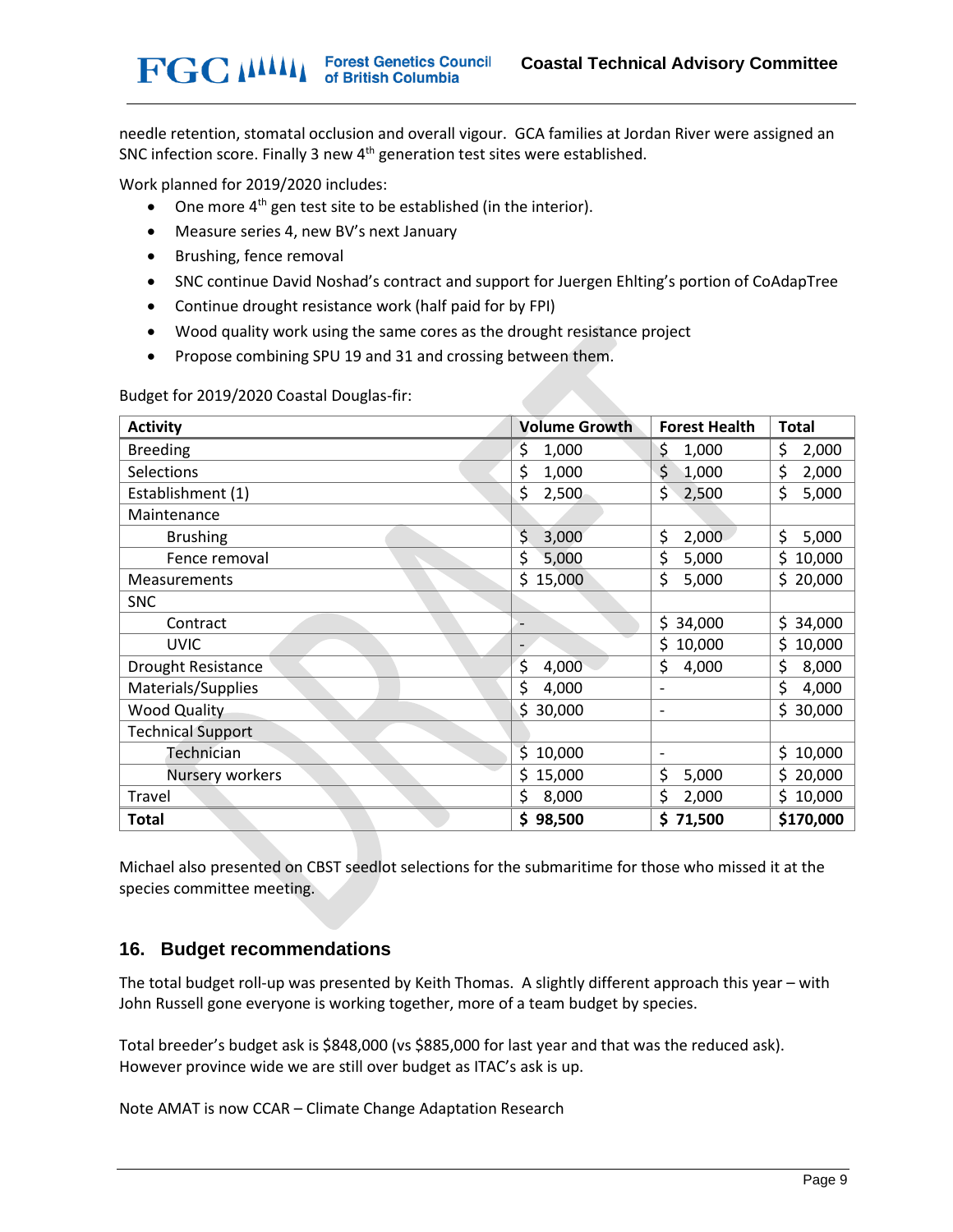#### **Budget Summary Table:**

| 2018-19 Tree Breeding and Resilence Program budget by area and species |                      |                              |                                      |                          |                    | 2018/19 |                     | Change from |                                |         |     |        |
|------------------------------------------------------------------------|----------------------|------------------------------|--------------------------------------|--------------------------|--------------------|---------|---------------------|-------------|--------------------------------|---------|-----|--------|
| Recommended by TACs                                                    |                      |                              |                                      |                          |                    |         | <b>FIRM Initial</b> |             |                                | 2018/19 |     |        |
| <b>Area and Species</b>                                                | <b>Tree Breeding</b> |                              | <b>Resilience</b><br><b>Total by</b> |                          | <b>Allocations</b> |         | <b>Allocation</b>   |             |                                |         |     |        |
|                                                                        |                      | <b>Forest Health</b>         | Value                                |                          | (CBST)             |         |                     |             | Spp or Project (April 20 2018) |         |     |        |
| Coast                                                                  |                      |                              |                                      |                          |                    |         |                     |             |                                |         |     |        |
| Western redcedar                                                       | \$                   | 138,000                      | \$                                   | 216,000                  |                    |         | \$                  | 354,000     | \$                             | 349,219 | \$  | 4,781  |
| Douglas-fir (coast)                                                    | \$                   | 71,500                       | \$                                   | 98,500                   |                    |         | \$                  | 170,000     | \$                             | 131,179 | \$  | 38,821 |
| White pine (coast)                                                     | \$                   | 26,000                       |                                      |                          |                    |         | \$                  | 26,000      | \$                             | 48,749  | -\$ | 22,749 |
| Hemlock                                                                |                      |                              | \$                                   | 44,000                   | \$                 | 22,000  | \$                  | 66,000      | \$                             | 58,499  | \$  | 7,501  |
| Yellow cedar                                                           |                      |                              | \$                                   | 44,000                   |                    |         | \$                  | 44,000      | \$                             | 38,113  | \$  | 5,887  |
| Sitka spruce                                                           |                      |                              | \$                                   | 25,000                   |                    |         | \$                  | 25,000      | \$                             | 48,749  | ٠\$ | 23,749 |
| <b>Red Alder</b>                                                       | \$                   | 3,000                        | \$                                   | 54,000                   |                    |         | \$                  | 57,000      | Ś.                             | 62,044  | \$  | 26,956 |
| Maple, Big leaf                                                        |                      |                              | \$                                   | 32,000                   |                    |         | \$                  | 32,000      |                                |         |     |        |
| Amabalis fir                                                           |                      |                              |                                      |                          | \$                 | 22,000  | \$                  | 22,000      | $\mathsf{\hat{S}}$             | 47,862  | \$  | 26,138 |
| Subalpine fir                                                          |                      |                              |                                      |                          | \$                 | 48,000  | \$                  | 48,000      |                                |         |     |        |
| Grand and Noble fir                                                    |                      |                              |                                      |                          | \$.                | 4,000   | \$                  | 4,000       |                                |         |     |        |
| <b>Extension Mtg Dec</b>                                               |                      |                              |                                      |                          |                    |         |                     |             |                                |         |     |        |
| <b>Forest Health Assessments</b>                                       |                      |                              |                                      |                          |                    |         | \$                  |             | \$                             | 53,180  | -\$ | 53,180 |
| <b>Coast Subtotal</b>                                                  | \$                   | 238,500                      | \$                                   | 513,500                  | \$                 | 96,000  | \$                  | 848,000     | \$                             | 837,593 | \$  | 10,407 |
| <b>Province-wide</b>                                                   |                      |                              |                                      |                          |                    |         |                     |             |                                |         |     |        |
| <b>Climate Change Adaptation</b>                                       |                      |                              | \$                                   |                          | \$                 | 148,000 | \$                  | 148,000     | \$                             | 128,342 | \$  | 19,658 |
| CoAdaptree                                                             |                      |                              |                                      |                          | \$                 | 50,000  | \$                  | 50,000      | \$                             | 50,359  | -\$ | 359    |
| <b>CBST Project</b>                                                    | \$                   | $\qquad \qquad \blacksquare$ | \$                                   | $\overline{\phantom{a}}$ | \$                 | 50,000  | \$                  | 50,000      | \$                             | 80,000  | -\$ | 30,000 |
| Province-wide subtotal                                                 |                      |                              |                                      |                          | \$                 | 248,000 | Ś                   | 248,000     | Ś                              | 258,701 | -\$ | 10,701 |

**Motion.** The CTAC budget for 2019/20 as presented by the breeders is hereby approved and recommended to Council, with any subsequent adjustments required to meet budget targets to be based on ministry tree breeders' input of priorities and impacts. Sally/Charlie. CARRIED.

**Motion.** The budgets put forward for CCAR, CoAdapTree and CBST are hereby approved and recommended to Council. Bevin/Nick. CARRIED (1 abstention).

#### **17. Other Business**

**Motion.** Because CBST is combining SPU 19 (Fdc SM) and SPU 31 (Fdc M High), we recommend moving to advanced generation breeding in this combined SPU. Michael/Nick. CARRIED

Sally Aitken announced a CoAdapTree Presentation event at UBC on May 21<sup>st</sup> and invited everyone to attend.

A motion to adjourn the meeting was made at approx. 4 pm. Michael/Sally (CARRIED)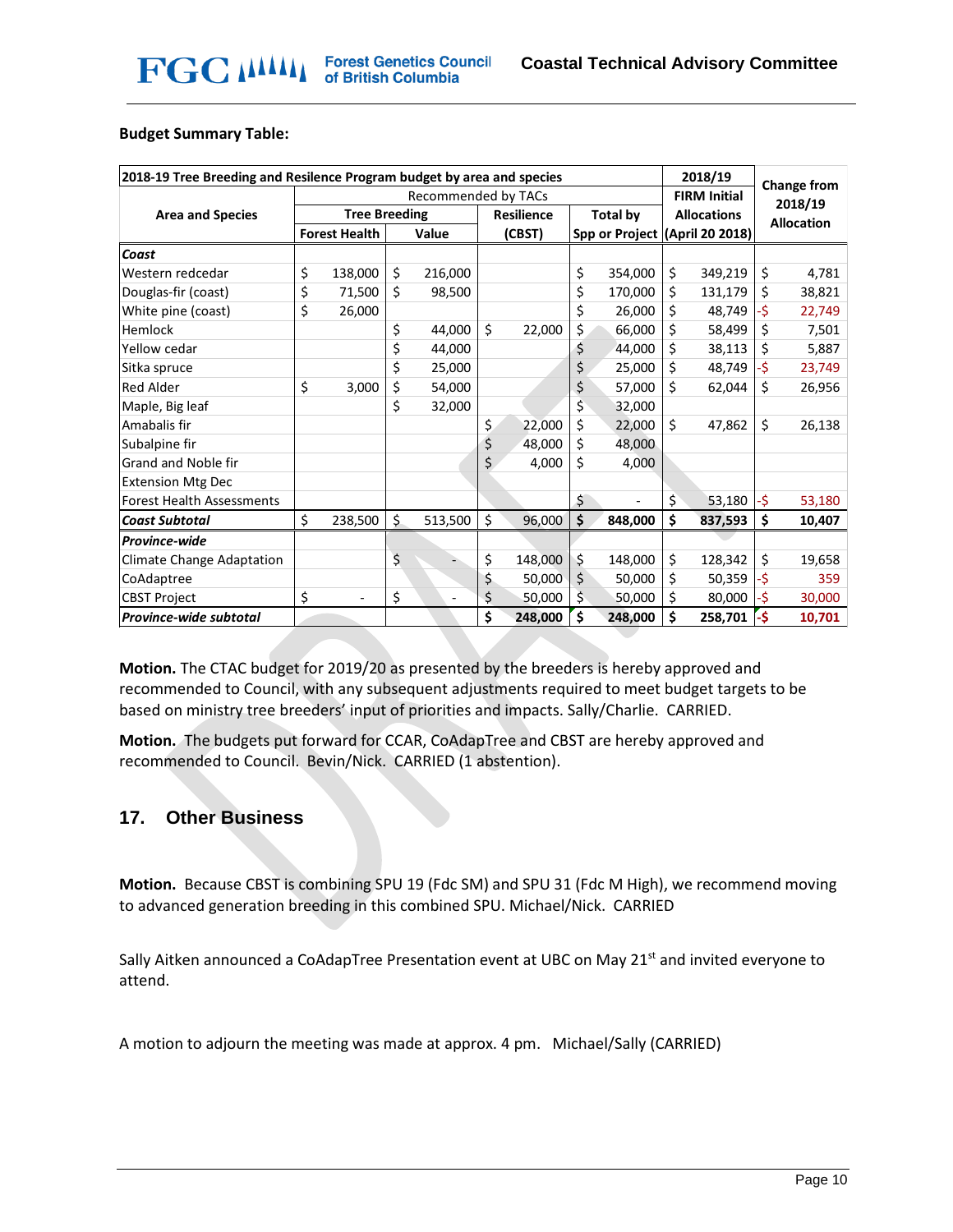# **APPENDIX 1 AGENDA**

# **CTAC Meeting – WFP Saanich Forestry Centre, 8067 East Saanich Road**

**March 7, 2019 9:00 – 4:00**

# **Breeders, will you separate your budget into Genecology, and the new GW designations, please?** Participants will learn of latest developments in identifying gain in volume and pest resistance, in seed transfer research, and in support tools development. Participants will influence investment recommendations for gain, seed transfer, and support tools. **Start Time Lead 8:45** Coffee is on **9:00 Welcome – Safety – Facilities** Annette van Niejenhuis **9:05** White Pine Report and Budget Nick Ukrainetz **9:30** Western Redcedar Report and Budget Lise van der Merwe **10:15** Yellow Cypress, Sitka Spruce Report and Budget Lise van der Merwe **10:45 BREAK 11:00 AMAT Report and Budget Greg O'Neill / Michael Stoehr 11:20** CoAdaptree Report and Budget Sally Airken Sally Airken **11:45** CBST Policy and Implementation Report and Budget Margot Spence **12:15** Discussion Paper: Managing Changes to Orchard Location, Size, and Composition Pat Martin **12:30 LUNCH 1:15** Hardwoods Report and Budget Alvin Yanchuk Alvin Yanchuk Alvin Yanchuk Alvin Yanchuk Alvin Yanchuk Alvin Yanchuk **1:45** Western Hemlock, True Firs Report and Budget Charlie Cartwright **2:30** Douglas-fir Report and Budget Michael Stoehr Michael Stoehr **3:15 BREAK 3:30** Business Meeting - Budget recommendations - Other Business Annette van Niejenhuis **4:00 Adjourn**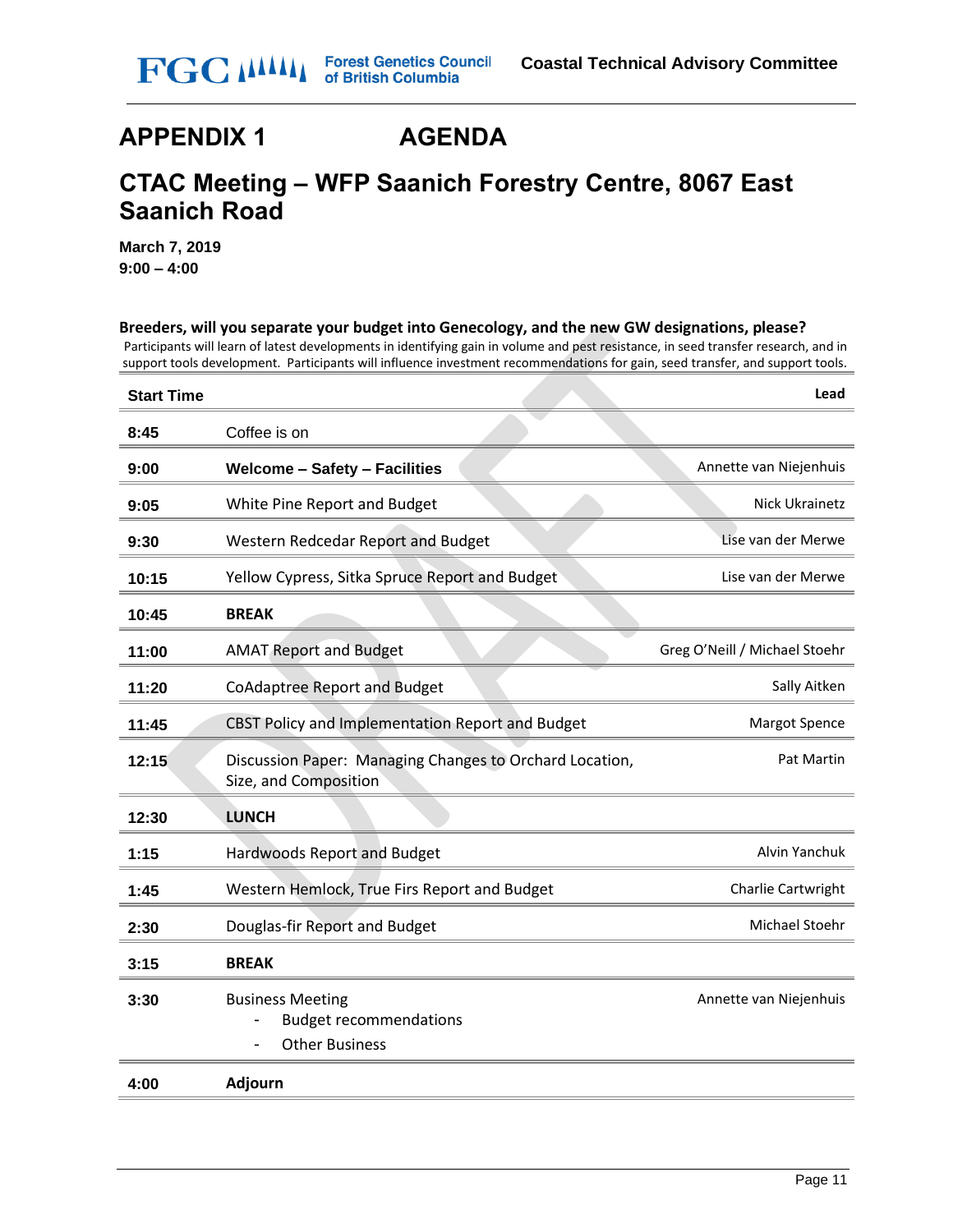

# **APPENDIX 2**

### **DISCUSSION PAPER Managing Changes to Orchard Location, Size, and Composition February 15, 2019**

#### **Introduction**

The authority to regulate seed and tree gene resources is provided in FRPA s. 158, 169, and 118. The chief forester has established standards (Chief Forester's Standards For Seed Use, CFSFSU) and Material Transfer Agreements. Under the current CFSFSU, the characteristics of seedlots from orchards are regulated, but fundamental characteristics of the orchards themselves (such as their size, location and composition) are not regulated.

#### **Background**

Approximately 70% of the tree seed used to reforest Crown land is sourced from tree seed orchards. There are 97 seed orchards in BC, owned and operated by a mix of public- and private-sector organisations. The existing orchards were developed to supply seed to fixed seed use zones. The boundaries of the seed zones had not changed much in recent years, contributing to a relatively stable environment with only occasional interest by orchard managers in establishing new orchards, expanding existing orchards, or undertaking major changes to orchard composition. In this environment a soft policy approach to regulating orchards has been adequate. A letter from the Chief Forester has provided non-binding guidance, and through the Forest Genetics Council BC's set of tree seed orchards has been somewhat self-regulating.

In 2018, the introduction of climate based seed transfer (CBST) changed the seed use zones creating a radically different operating landscape. As a result of CBST, the development of improved orchard parent trees, and other driving factors, orchard managers have begun to assess their orchards and consider significant modifications to orchard size, location and composition. Under the current framework, the tools to adequately manage this situation are lacking.

#### **Gaps in the Current Regulatory Framework**

The current regulatory framework is focussed on the characteristics of the collected seed lots. This approach has provided good protection for seedlot quality. However, by not addressing the characteristics of the orchards themselves, the current framework is inadequate when orchard managers want to:

- move orchards to new locations
- expand orchard size
- modify orchard composition to account for new seed transfer rules
- establish new orchards

When well-executed the above actions can be beneficial to seed supply in BC. However, when poorly managed these actions can:

- reduce the genetic quality of the seed used to reforest Crown lands,
- exacerbate risks associated with the dominance of single seed suppliers, and